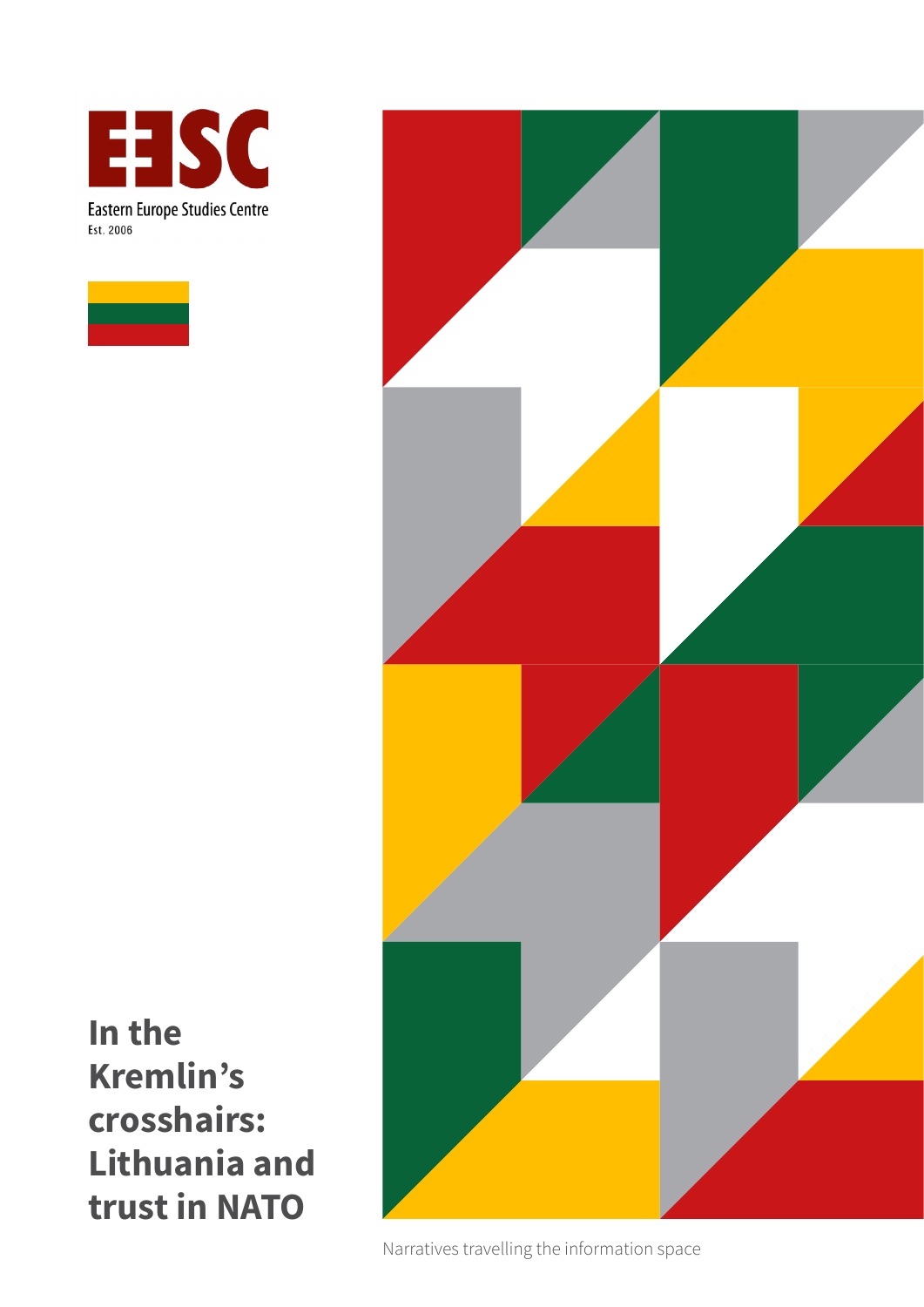**Most Lithuanians remain rather resilient to pro-Russian narratives and few consume news from Russian media outlets. Moscow, however, has actively sought to use the past and interpretations therein to further its political agenda in the country. Russia, for example, has aimed to co-opt sympathetic media channels to amplify Kremlin storylines and sow distrust in NATO. The Russian Federation, in fact, owns several television networks and news sites that are available to or targeted at Lithuanian audiences.**<sup>1</sup>

Attitudes towards the Kremlin are generally unfavourable among Lithuanians according to GLOBSEC Trends 2021 data, with only 13% of the population viewing Vladimir

Research conducted in 2016<sup>3</sup>, 2018<sup>4</sup> and 2020<sup>5</sup> by the Eastern Europe Studies Centre found that those who agree that life was better in Soviet times are more inclined to view Russia as a friend, favour Vladimir Putin, believe Russian media to be impartial and support narratives that shine a good light on Moscow.<sup>6</sup> As the aforementioned EESC research underlined, the 2008–2012 economic crisis saw an increase in Soviet nostalgia. It appears that Lithuania was particularly affected by propaganda during this time, lending credence to the belief that financial problems or other crises fuel these types of narratives. As such, it is important to continue monitoring the public domain in

11 <https://euvsdisinfo.eu/report/pending-check-gorbachev-was-promised-that-nato-would-not-go-east/>

Putin positively compared to the Central and Eastern European average of 35%.<sup>2</sup> Lithuanians, concurrently, are among the staunchest supporters of NATO in the region, with 84% of respondents saying that Lithuania should remain a member of the Alliance (ten per cent above the regional average).

> in 1990, the hard fact is Russia accepted enlargement, with detailed conditions, and in writing, when the NATO-Russia Founding Act was agreed," Wolfgang Ischinger, a former German ambassador and deputy foreign minister who is now head of the Munich Security Conference, told Radio Free Europe.

Lithuania and public moods during crisis periods to ensure people not fall into the traps set up by foreign malign powers.

As EU vs. Disinfo writes: "NATO allies take decisions by consensus, and these are recorded. There is no record of any decision taken by NATO about putting a halt to enlargement to the East. Personal assurances from individual leaders cannot replace Alliance consensus and do not constitute formal NATO agreements. Moreover, at the time of the alleged promise, the Warsaw Pact still existed, which by definition precluded any member of the Pact from joining NATO. Its members did not agree on its dissolution until 1991."<sup>11</sup>

The Kremlin has been disseminating disinformation about NATO in EU countries to achieve two primary goals: 1) furthering its foreign policy ambitions by portraying itself as engaging in self-defence in conflict situations both militarily and diplomatically; 2) rousing distrust towards NATO and regional defence institutions among the bloc's own members.

This case study aims to underscore two concrete mechanisms through which distrust towards NATO is being constructed. The first concerns the role of high-ranking Russian politicians in narrativizing about the bad faith actions of NATO. The second, meanwhile, turns to the impact of a Russian media outlet that focuses its coverage on the Baltic States. The publication, notably, has sought to stir up opposition to the arms sales of NATO allies that go to the Lithuanian Armed Forces and government.

# **The myth of NATO heading east**

"We said not an inch to the east — that was a NATO guarantee in 1990. So, what became of that? They fooled us. We've seen five waves of NATO expansion. Now, they're in Romania and Poland," Russian President Vladimir Putin pronounced in his annual press conference in December 2021. The statement implied that, by accepting former Soviet republics, the Alliance of Western powers had reneged on a promise made to former USSR President Mikhail Gorbachev.<sup>7</sup> This storyline is particularly pertinent concerning ongoing developments in Ukraine.

There is, in fact, only scant evidence to the claim that NATO promised not to expand eastward following the end of the Cold War. The assertion rather is flawed and merely based on informal conversations that are now publicly available. In a conversation with Soviet leader Mikhail

Gorbachev, US Secretary of State James Baker, for example, mentioned that he believed it unlikely that NATO would extend itself beyond Germany's eastern border.<sup>8</sup> But there is no firm evidence that the assurances went anywhere beyond those conversations.

At the same time, declassified White House transcripts also reveal that, in 1997, Bill Clinton repeatedly rejected President Boris Yeltsin's offer of a 'gentlemen's agreement' that no former Soviet republics join NATO: "I can't make commitments on behalf of NATO, and I'm not going to be in the position myself of vetoing NATO expansion with respect to any country, much less letting you or anyone else do so…NATO operates by consensus."<sup>9</sup>

"Whatever promises about nonenlargement may have been discussed...

### **Authors:**

**Justinas Kulys & Jurgis Vedrickas**, Eastern Europe Studies Centre







This analysis is part of a series of analyses called "Narratives travelling the information space" within

a project led by GLOBSEC and funded by the National Endowment for Democracy. National Endowment for Democracy and GLOBSEC assume no responsibility for the facts and opinions expressed in this report or their subsequent use.



<sup>1</sup> [https://www.disinfo.eu/wp-content/uploads/2021/11/01\\_-Disinfo-for-Hire\\_Ieva.pdf](https://www.disinfo.eu/wp-content/uploads/2021/11/01_-Disinfo-for-Hire_Ieva.pdf) 2 [https://www.globsec.org/wp-content/uploads/2021/06/GLOBSEC-Trends-2021\\_final.pdf](https://www.globsec.org/wp-content/uploads/2021/06/GLOBSEC-Trends-2021_final.pdf)

<sup>3</sup> [http://www.eesc.lt/uploads/news/id987/RESC%20monografija\\_propaganda.pdf](http://www.eesc.lt/uploads/news/id987/RESC%20monografija_propaganda.pdf)

<sup>4</sup> Linas Kojala, Andrius Prochorenko, "Dezinformacijos poveikis Lietuvos visuomenei", Rytų Europos studijų centras, 2018 5 <https://www.eesc.lt/wp-content/uploads/2020/07/RESC-tyrimas.pdf>

<sup>6</sup> The latest research: [https://www.eesc.lt/wp-content/uploads/2020/09/v02-web\\_Research-of-Perception-of-Threats\\_paper\\_A4.pdf](https://www.eesc.lt/wp-content/uploads/2020/09/v02-web_Research-of-Perception-of-Threats_paper_A4.pdf)

<sup>7</sup> <https://www.politico.eu/article/vladimir-putin-demand-western-security-guarantees-end-threat-ukraine-invasion/> 8 <https://www.lrt.lt/en/news-in-english/19/1577192/lrt-facts-has-nato-ever-promised-russia-not-to-expand-east>

<sup>9</sup> <https://clinton.presidentiallibraries.us/items/show/57569>

<sup>10</sup> <https://www.rferl.org/a/nato-expansion-russia-mislead/31263602.html>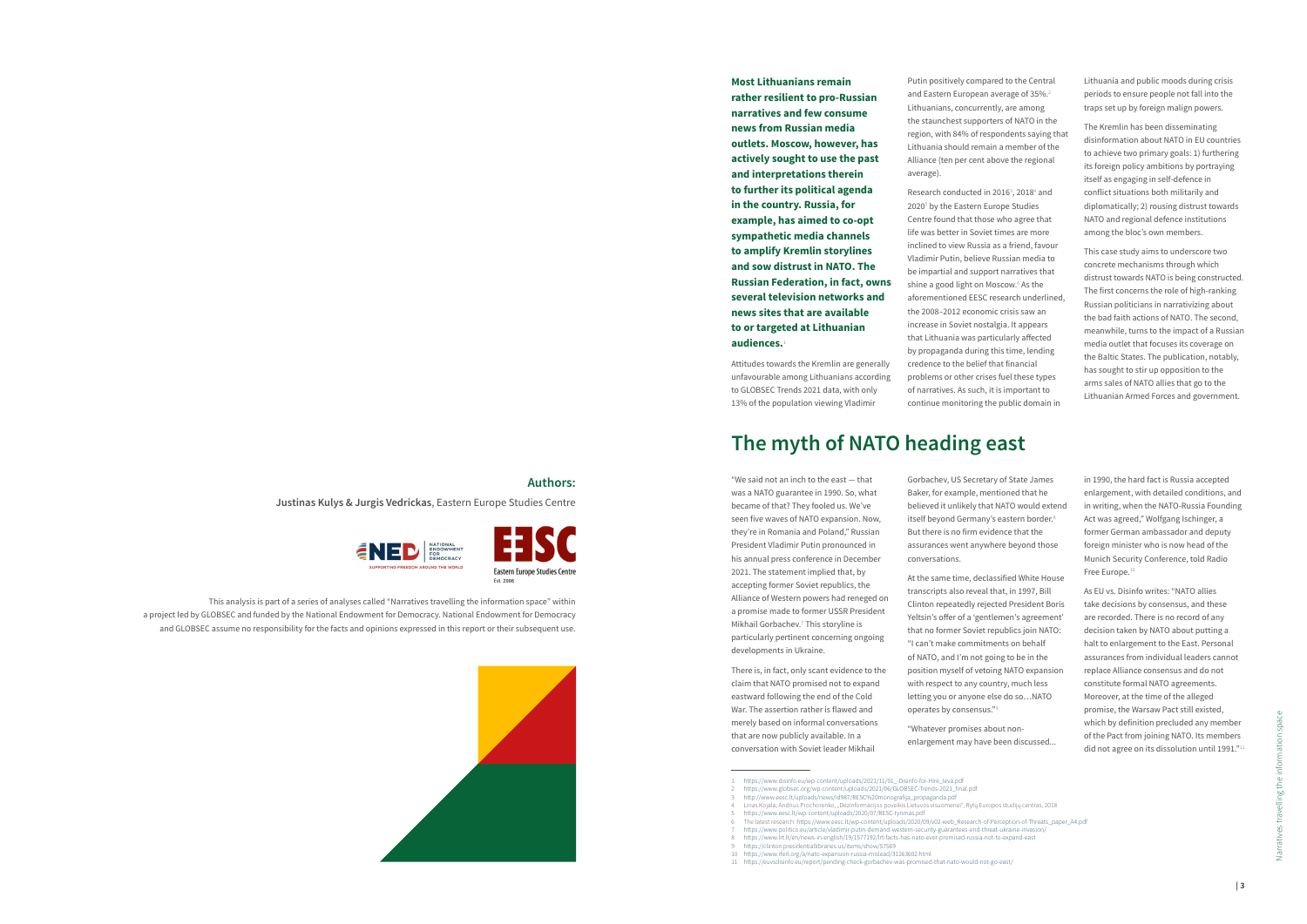# **III Baltnews.**

Political life In the world

#### **Mixing facts regarding defence expenditure**

A second Kremlin disinformation narrative pertains to Lithuania's membership in NATO and especially Lithuanian military procurements. It claims that the resources that Vilnius allocates to military equipment could be better used on social welfare rather than military hardware.

An April 2021 article from Baltnews – a Russian disinformation site focused on the Baltic States – scoffed that Lithuania is purchasing outdated weapons instead of vaccines.<sup>19</sup> The opinion also held that the vaccination campaigns in Lithuania (and the EU more broadly) were sluggish and ineffective. The outlet further alleged that the decision to procure weapons and "old armoured vehicles" seemed to be a particularly irresponsible decision by Lithuanian authorities. The accusations, absurdly, were spurred by the Ministry of

Defence's announcement that it would

purchase German pistols.

Contrary to the claims in the Baltnews article, the decision to buy new pistols for Lithuanian troops was taken for good reason - the acquisition is aimed at phasing out the use of varied calibre pistols in the Lithuanian Armed Forces and switching to a single 9x19 mm pistol cartridge, leaving the still usable weapons in reserve and replacing those already at the end of their service life.

> of National Defence announced that, as part of efforts by the Lithuanian Armed Forces to strengthen its capabilities, the United States would transfer M72 LAW anti-tank grenade launchers, a move that will significantly enhance combat power.<sup>22</sup> Baltnews was quick to lampoon this action too<sup>23</sup>, with the authors seeking to obfuscate readers. A part of the text asserts that these grenade launchers were a gift even as another section complains that they costing Lithuanian taxpayers \$10 million. Lithuania, in fact, was gifted the weapons valued at \$10 million by the US.

In scrutinizing the lump sums, the juxtaposition of pistols and jabs is rather inexplicable. Lithuania will expend up to €125 million for vaccines<sup>20</sup> compared to €1.5 million for pistols.<sup>21</sup> And the purchase of vaccines has nothing to do with the financing of Lithuania's national defence – they are two different budget lines. Unlike the purchase of arms, which Lithuania procures on its own, the procurement of COVID-19 vaccines in the EU is centralised and implemented by the European Commission.

This strategy conflating Lithuanian defence spending and social welfare has been repeatedly deployed. Following the news of the purchase of Carl-Gustaf anti-tank grenade launcher ammunition for the Lithuanian army at the end of  $2021^{24}$ , for instance, Baltnews published an article<sup>25</sup>

This is just one example, among many, that underscore how Baltnews seeks to deride all Lithuanian military purchases by mixing unrelated cases in a cynical attempt to score points. On 12 April, 2021, the Ministry

The narrative was also recently refuted by former (2000–2004) Russian Prime Minister Mikhail Kasyanov. "Putin said that NATO had promised not to move east, but "cheated". The West did not give such promises to either M. Gorbachev or B. Yeltsin. I know this from my personal conversations with them," he wrote on Twitter.<sup>12</sup> Mr Gorbachev, likewise, has also denied that such promises were made on numerous occasions. $11$ 

| <b>III Baltnews.</b> |              |                     |             |         |        |                   |
|----------------------|--------------|---------------------|-------------|---------|--------|-------------------|
| Political life       | In the world | NATO in the Baltics | Coronavirus | Economy | Energy | freedom of speech |

Il materials  $\Box$ 

## **Pistols instead of vaccines.** Lithuania sets priorities in a peculiar way

April 10, 2021 | 10:0



The Baltnews article, nonetheless, circulated rapidly among the Russian-

speaking minority living in the Baltics, reinforcing the Kremlin's preferred narratives in the region. The original article was shared on five pro-Russian Facebook groups (comprising 26,000 members overall), according to data from CrowdTangle. The article was subsequently reshared into numerous groups including those, for example, supporting Lukashenko.

It is noteworthy that Lithuanian National Radio and the television news outlet LRT.lt, together with experts, not only debunked the myth but also provided foreign audiences with a translated article about the matter. $14$  "When Russia says that it has taken over the Soviet Union's commitments, there was nothing to take over in terms of NATO enlargement because there were no contractual things. The takeover of verbal promises has no basis in diplomacy," Vilnius University professor and the head of research programmes at the EESC Tomas Janeliūnas said to journalists.

Yet, this narrative is designed to convey the impression that NATO is de facto aggressive vis a vis Moscow by absorbing the Baltic States into the Alliance and sending NATO troops to and expanding its military facilities in allied countries. The assertion is often used as a pretext to deploy even more military units in the vicinity of the border with NATO. Russia employed the purported NATO threat, for example, in 2018 to justify the deployment of the Iskander-M mobile ballistic missile system (NATO classification SS-26 Stone) in Kaliningrad, with a strike range of 500 kilometres. This defence was voiced by Duma Defence Committee Chairman Vladimir Shamanov.<sup>15</sup>

The tropes of NATO "promises" and "aggressiveness" are currently being peddled to undermine growing links between the Alliance and Ukraine. "We have made clear that any further NATO movement to the east is unacceptable," Putin said. His comments reflect recent Russian demands that the U.S. pull its troops out of European countries that joined the Alliance from the late 1990s onwards and block any former Soviet

#### SPUTNIK Lithuania v

# Drama missing: Lithuania refuses to say goodbye to "Russian threat"





**Andrius Petrinis** 

16 <https://sputniknews.lt/20211217/truksta-dramos-lietuva-atsisako-atsisveikinti-su-rusijos-gresme-20528515.html>

republics like Ukraine from joining. Washington has rejected the demands but negotiations with Moscow will, nonetheless, proceed through a few different formats. The use of this and similar narratives are regularly deployed, including in Lithuania, in an attempt to out-manoeuvre the US in response to current events.

The situation has spurred concern in Eastern Europe that Western countries may prove willing to discuss security matters with Russia and even provide certain security guarantees to Moscow. Russia, for its part, explained that it is concerned about NATO actions near its border. The Lithuanian version of Sputnik indeed asserted that, if the Alliance reassures Russia about its security, the situation in the region would stabilise and the so-called "Russian threat" vanish.<sup>16</sup>

Another Sputnik article, quoting the National Interest, questioned the ironclad guarantee of Baltic defence and wondered whether the US would be willing to trade the security of the region for peace with Russia.<sup>17</sup>

These stories constitute an attempt to incite panic and uncertainty regarding the extent to which the Baltic membership in the alliance is respected and the length that NATO would go to defend the countries. The leaders of the largest NATO member states including the US, Germany and France, in fact, have expressed an ardent commitment towards defending the organization's members. Other Sputnik articles on the subject, meanwhile, were oriented towards promoting Russia's general position rather than directly targeting Lithuania or the Baltic States. One Sputnik article, for example, claimed that NATO's Balkan expansion (a region traditionally closer to Russia) was enabled only by its devastation of Yugoslavia. The authors further alleged that talk of troops amassing on Ukraine's borders is disinformation and a propaganda campaign, carried out by Europeans who have forgotten their history, intended to humiliate Russia.<sup>18</sup> This narrative should be continuously tracked to identify shifts as NATO-Russia relations evolve.

Source: Sputniknews.lt

Source: Baltnews.lt



Source: Baltnews.lt and Crowdtangle

<sup>19</sup> <https://baltnews.lt/nato/20210410/1020707594/Pistolety-vmesto-vaktsin-Litva-svoeobrazno-rasstavlyaet-prioritety.html> 20 <https://www.vz.lt/verslo-aplinka/2020/11/12/pagal-ek-sutarti-su-biontech-ir-pfizer-lietuvai-tektu-124-mln-vakcinos-doziu&oBtgg>

<sup>21</sup> <https://kauno.diena.lt/naujienos/lietuva/salies-pulsas/lietuvos-kariams-uz-15-mln-euru-pirks-pistoletus-pasirinko-vokiskus-984842>

<sup>22</sup> <https://www.lrt.lt/naujienos/lietuvoje/2/1387456/jav-lietuvai-perdave-priestankiniu-granatsvaidziu-uz-10-mln-euru>

<sup>23</sup> <https://baltnews.lt/nato/20210420/1020744265/Minoborony-Litvy-ne-razbiraetsya-v-oruzhii-kotoroe-emu-prodaet-SSHA.html>

<sup>24</sup> <https://www.15min.lt/naujiena/aktualu/lietuva/kam-pasirasyta-sutartis-su-svedija-del-amunicijos-lietuvos-kariuomenei-pirkimo-56-1611078>

<sup>25</sup> [https://baltnews.lt/ekonomika\\_online\\_novosti/20220112/1021305928/Sotsialka-podozhdet-Na-chto-Litva-reshila-potratit-dengi.html](https://baltnews.lt/ekonomika_online_novosti/20220112/1021305928/Sotsialka-podozhdet-Na-chto-Litva-reshila-potratit-dengi.html)

<sup>12</sup> <https://twitter.com/MKasyanov/status/1474091045138968580>

<sup>13</sup> <https://www.rferl.org/a/nato-expansion-russia-mislead/31263602.html>

<sup>14</sup> <https://www.lrt.lt/en/news-in-english/19/1577192/lrt-facts-has-nato-ever-promised-russia-not-to-expand-east>

<sup>15</sup> [https://www.vesti.ru/article/1489898](https://www.vesti.ru/article/1489898 ) 

<sup>17</sup> <https://sputniknews.lt/20220107/niekada-nesakyk-niekada--ar-amerika-gali-ismainyti-lietuva-20852476.html>

<sup>18</sup> <https://sputniknews.lt/20220110/nato-petys-i-peti-stoja-prie-rusijos-geopolitin-ekspansij--20880537.html>